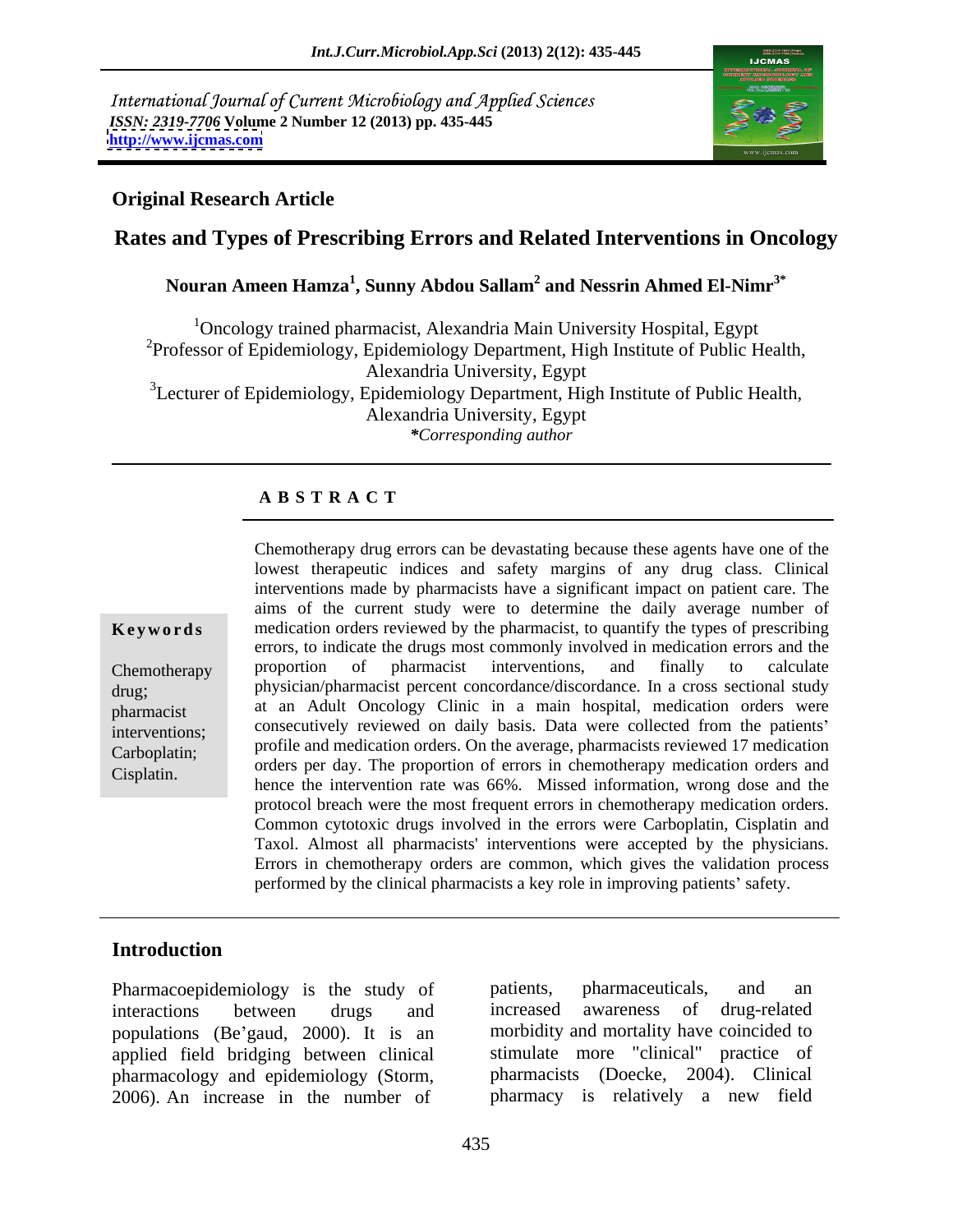(Ankinson Jr *et al*., 2012). It is a branch of related to professional practice, health care pharmacy where pharmacists provide products, procedures, and systems, patient care that optimizes the use of including prescribing; order medication and promotes health, wellness communication; product labeling, and disease prevention (American College of Clinical Pharmacy, 2008). The field of compounding; dispensing; distribution; clinical pharmacy practice focuses on patient-oriented rather than drug product- use" (The National Coordinating Council oriented service. Clinical pharmacists are a for Medication Error Reporting and primary source of scientifically valid information and advice regarding the rational use of medications (Bond and Franke, 2002; Bero *et al*., 2000; Abu- Gharbieh *et al*., 2010), including estimates that more than half of all prescribing, transcribing, dispensing, medicines are prescribed, dispensed or administering and monitoring (Abood, sold inappropriately, and that half of all patients fail to take them correctly. This

pharmacists working in Egyptian (WHO, 2010). In the USA, the incidence hospitals were mainly dispensing drugs to<br>of MEs varies between 2% and 14% for patients as prescribed by their patients admitted to hospitals, with 1–2% physicians. Actual work for clinical of patients being harmed as a result, and pharmacy started in September 1997 at the National Cancer Institute (NCI) then at Nasser Institute in Cairo. In February 2001, clinical pharmacy was established in Assuit at South Egypt Cancer Institute, followed by Alexandria in 2002 at the

Medication errors (MEs) occur frequently cause of patient harm (Williams, 2007). cardiotoxic and nephrotoxic<br>The National Coordinating Council for the theoretic doses (Hemat, 2004). cause of patient harm (Williams, 2007). cardiotoxic and nephrotoxic even at<br>The National Coordinating Council for the the appearing the sea (Hemat, 2004). Medication Error Reporting and Chemotherapy errors have been attributed Prevention (NCCMERP) defines a ME as  $\qquad$  to many causes, including mis-"any preventable event that may cause or

products, procedures, and systems, including prescribing; order communication; product labeling, packaging, and nomenclature; administration; education; monitoring; and Prevention, 2013).

Preceding 1997, the responsibilities of overuse, underuse and misuse of preceding 1997, the responsibilities of The World Health Organization (WHO) sold inappropriately, and that half of all patients fail to take them correctly. This incorrect use may take the form of overuse, underuse and misuse of prescription or non-prescription medicines of MEs varies between 2% and 14% for the majority is due to poor prescribing. The incidence is likely to be similar in the UK (Williams, 2007).

Oncology Department, Alexandria chance of erring than mostother University Hospital (Al-Anowr, 2011), physicians (Dinning *et al*., 2005), but the and two private hospitals (personal consequences of chemotherapy drug errors communication). can be devastating because these agents in medical settings (Khalili *et al.*, 2011), and sarety margins or any drug class despite being the single most preventable (Kloth, 2010). They are carcinogenic, Oncologists have no greater or lesser have one of the lowest therapeutic indices and safety margins of any drug class (Kloth, 2010). They are carcinogenic, cardiotoxic and nephrotoxic even at therapeutic doses (Hemat, 2004). Chemotherapy errors have been attributed

lead to inappropriate medication use or pertinent patient health care information, patient harm while the medication is in the use of incorrect patient information or control of the health care professional, laboratory data, poor packaging and patient, or consumer. Such events may be labeling by manufacturers, illegible to many causes, including mis communicated verbal orders, lack of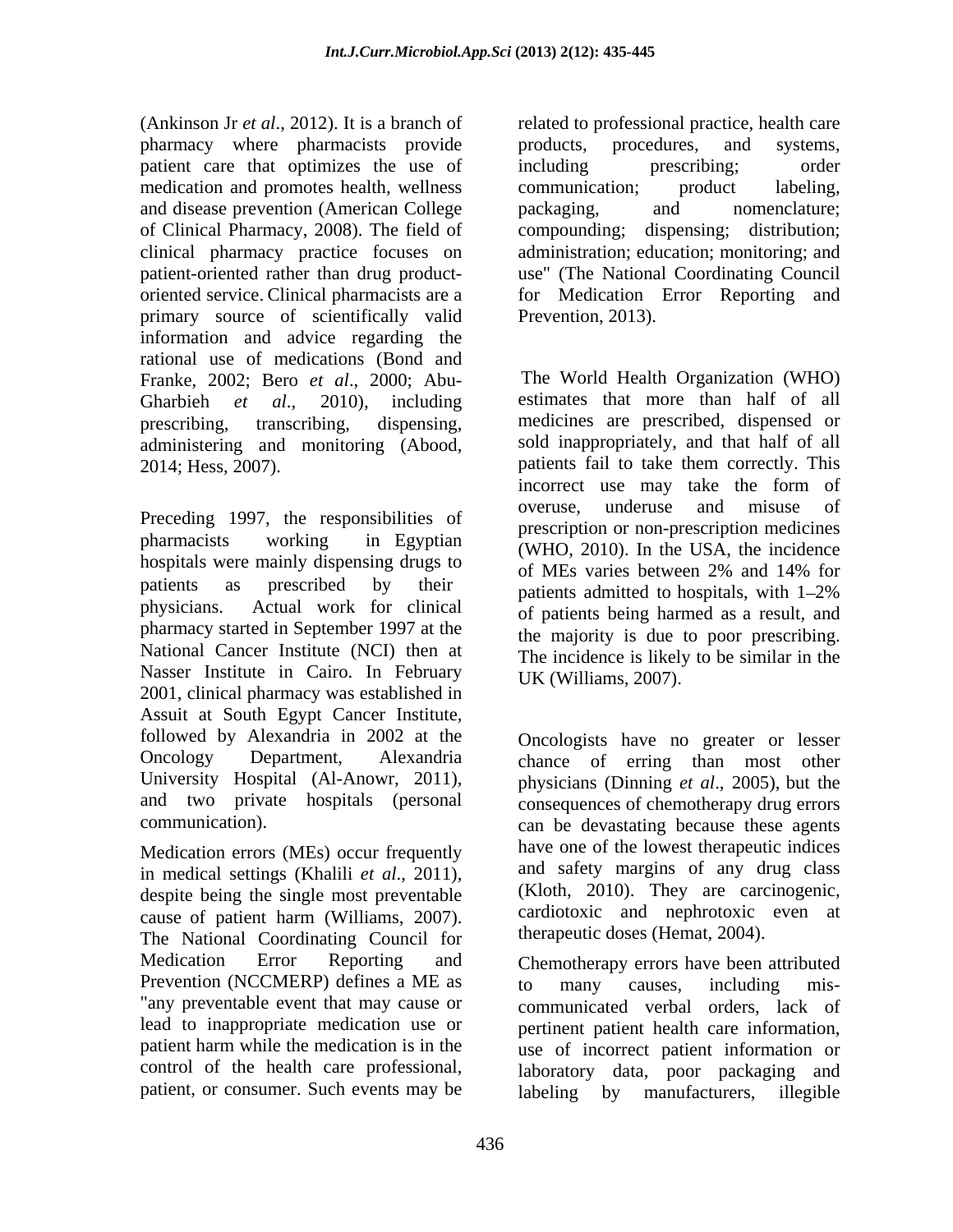prescription order, "look-alike, sound-<br>the Adult Oncology Clinic in a main alike" chemotherapy drug names, use of Hospital in Alexandria, Egypt. The study acronyms and abbreviations of drug was approved by the ethics committee at names, transcription errors and dose the High Institute of Public Health, miscalculation (Kloth, 2010). In a study in Alexandria University. Using Epi info Spain, MEs were identified among 17.2% 2008 and based on an expected prevalence of the patients receiving chemotherapy. of 12.9% for prescription errors in The detected errors distribution according chemotherapy (Serrano-Fabiá *et al*., 2010) to pharmacotherapeutic stage was: and a 2.5% level of precision**,** the prescription 75.7%, preparation 21.0%, minimum required sample size at 95% dispensing 1.8%, administration 1.1%, and

Clinical interventions made by the determined sample size. pharmacists had a significant impact on patient care. The integration of Data about the patient were collected pharmacists' technical and clinical roles using the patient's profile and included the into dispensing of chemotherapy doses is patient's age and sex, type of cancer, required for providing high-quality cancer laboratory results and the chosen treatment services (Knez *et al*, 2010). A study conducted at the National Cancer Institute included the number of drugs in the (NCI) in Cairo, Egypt reported that protocol, the cycle number, pharmacist's clinical pharmacy interventions reduced intervention, the drugs involved in the the number of medication errors from prescribing error and the type of 1548 to 444, 45% of clinical pharmacy prescribing errors. Detecting medication interventions led to increase in the efficacy errors was done guided by the American of chemotherapy regimen and 54.7% of the interventions led to decrease in the Guidelines for Preventing Medication

The aims of the current study were to determine the daily average number of medication orders reviewed by the pharmacist at an Adult Oncology Clinic, to medical staff. The quantify the types of prescribing errors, to indicate the drugs most commonly the physicians and pharmacists regarding involved and the proportion of the interventions was then recorded. pharmacists' interventions and finally to calculate physician/pharmacist percent concordance/discordance.

A cross sectional study was conducted at

follow-up 0.4% (Serrano-Fabiá *et al*., 2010). the High Institute of Public Health, Alexandria University. Using Epi info 2008 and based on an expected prevalence minimum required sample size at 95% confidence level was 690 which was rounded to 700 medication orders. The medication orders were consecutively reviewed on daily basis until completing the determined sample size.

chemotherapy toxicity (El-Hamamsy, 2012). patient's age and sex, type of cancer,<br>laboratory results and the chosen treatment protocol. Data about the medication order prescribing error and the type of Society of Hospital Pharmacists (ASHP) Errors with Antineoplastic Agents and Guidelines for Preventing Medication Errors in Hospitals (American Society of Hospital Pharmacists, 2011). The detected errors were then corrected and the recommendations were then sent to the medical staff. The concordance\discordance degree between

#### **Data management**

**Materials and Methods** and entered using SPSS for Windows The collected data were coded, cleaned version 16.0 (SPSS Inc., Chicago, IL, USA). The following was calculated: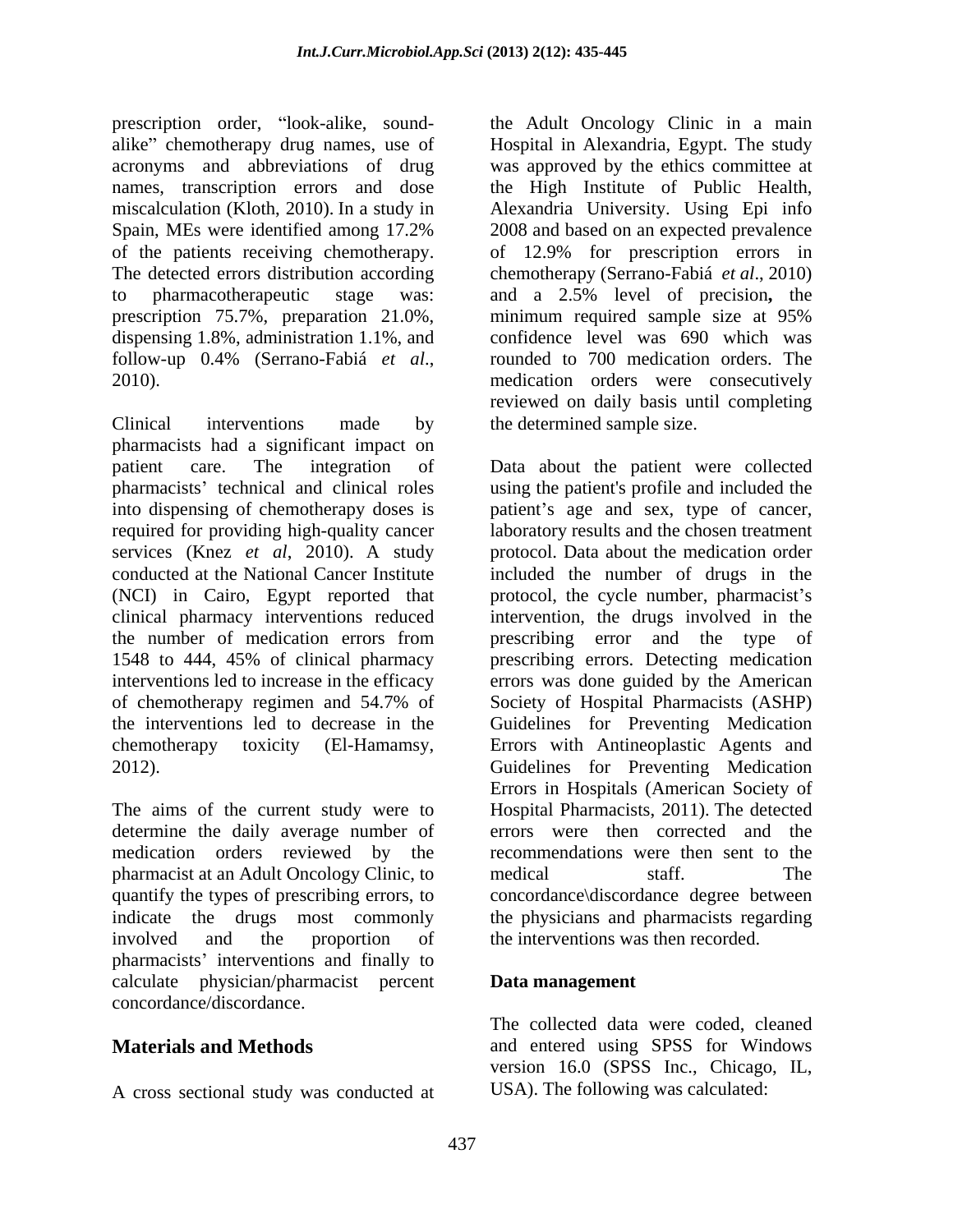Types and quantities of prescribing errors.

The proportion of interventions by the

After reviewing 700 chemotherapy errors (4.89%). medication orders in 42 days, it was found that on the average, pharmacists reviewed 17 medication orders/day. Among the reviewed medication orders, a total of 462 prescribing errors were detected and therefore the proportion of errors in chemotherapy medication orders was 66%. Hence, the pharmacists' intervention rate

chemotherapy medication orders, missed information, errors in the calculation of the chemotherapy dose and protocol breach were the most frequent types of prescribing errors (19.86%, 19.14% and 13.71%, respectively), followed by and 4.14%, respectively). The least accordingly of the interventions, involved<br>frequent prescribing errors were the wrong Carboplatin  $(25.6\%)$ . followed by frequent prescribing errors were the wrong

Among the prescribing errors, missed information comprised about one third

The mean number of medication orders (30.08%) of the interventions, followed by reviewed by the pharmacist per day. errors in the chemotherapy dose (29%) The top 10 drugs involved in the administration route error comprised the chemotherapy medication orders errors. least proportion of interventions (2.39% and protocol breach errors (20.78%). Wrong information error and wrong and 1.08%, respectively).

pharmacist. Missed dose was the most frequent type of Physician / pharmacist percent calculations that were based on wrong concordance / discordance after patient parameters (weight and height) and interventions. It was calculated by error in dose adjustment due to renal dividing the number of accepted/refused causes were the most frequent errors in the interventions by the whole interventions calculation of the chemotherapy dose multiplied by one hundred. (6.29% each). Wrong infusion rate was the **Result and Discussion** (3.14%), while wrong amounts of diluents missed information (10.57%), while commonest form of protocol breach was the most frequent type of hydration errors (4.89%).

was 66%, figure 1. Clinic instead of writing the date of next Table.1 shows that among the referring the patient to the diagnostic The table also shows that chemotherapy doses were given when they should have been omitted in 1.86% of cases due to unacceptable laboratory results. Forms of wrong information encountered in the medication orders included wrong drug, wrong cycle number, referral to diagnostic cycle and writing more cycles instead of clinic. In five medication orders, the administration route was incorrect.

hydration error and omission error  $(6.86\%$  11gure 2. One fourth of the errors, and information error and wrong Cisplatin, Taxol, Cyclophosphamid and administration route error (1.57% and Flourouracil which were involved in 9.2% 0.71%, respectively). to 12.1% of the errors and interventions.<br>From 3% to 4.6% of the errors and The top 10 drugs involved in the chemotherapy medication orders errors and in the interventions are shown in figure 2. One fourth of the errors, and accordingly of the interventions, involved Carboplatin (25.6%), followed by Flourouracil which were involved in 9.2 % to 12.1% of the errors and interventions. From 3% to 4.6% of the errors and interventions were attributed to the following drugs: Vincristine, Leucovorin,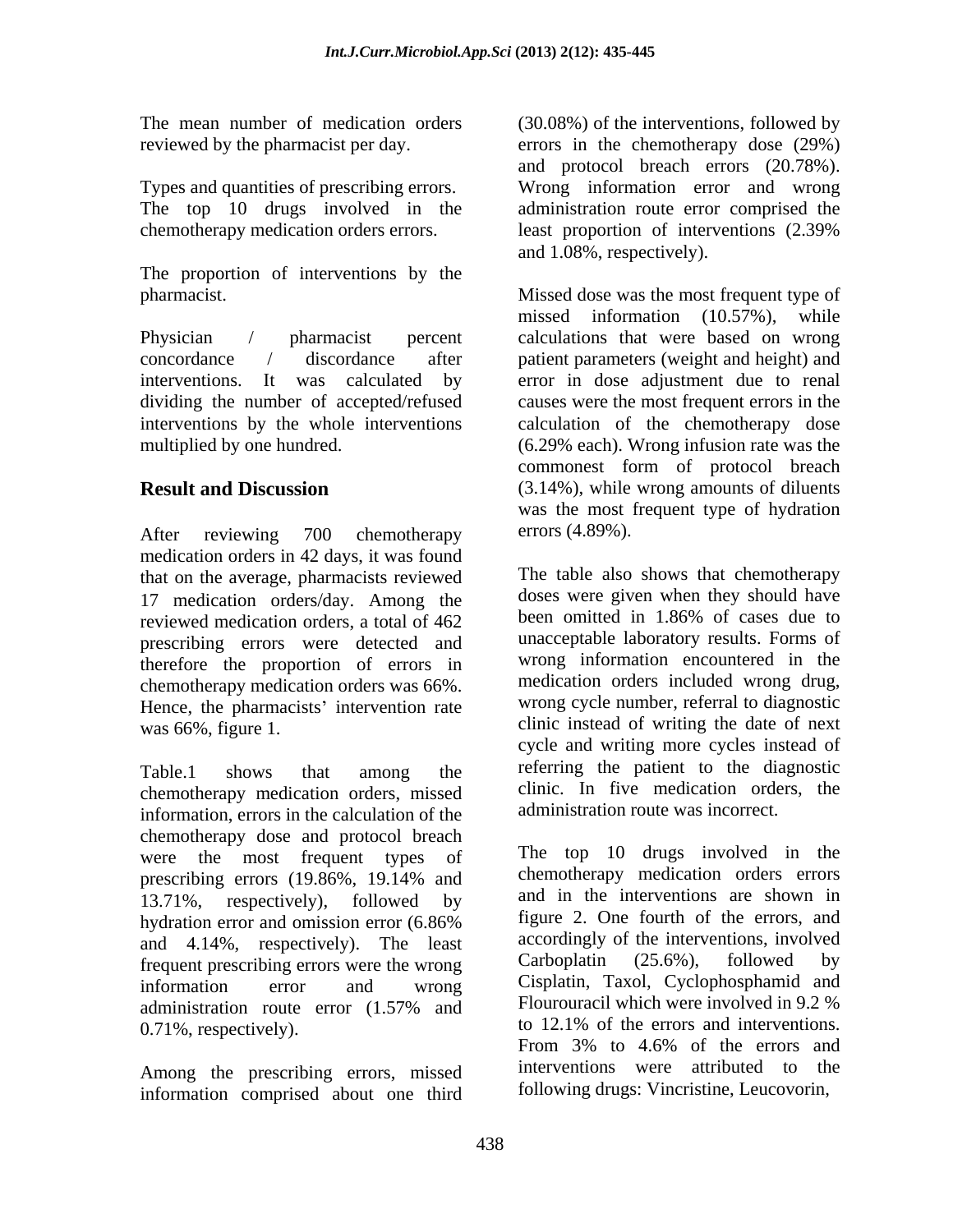| <b>Table.1</b> Distribution of the types of prescribing errors in c<br>In chemotherapy medication orders in |  |
|-------------------------------------------------------------------------------------------------------------|--|
| (Adult Oncology Clinic, Main Hospital, Alexandria)                                                          |  |

| <b>No.</b> $(\%)$                                                                                     |             | % among errors        |
|-------------------------------------------------------------------------------------------------------|-------------|-----------------------|
| <b>Types of prescribing errors</b>                                                                    | $(n=700)$   | $=$ Intervention rate |
| Missed information                                                                                    | 139 (19.86) | $(n=462)$<br>30.08    |
| Wrong dose error                                                                                      | 134(19.14)  | 29.00                 |
| Protocol breach error                                                                                 | 96 (13.71)  | 20.78                 |
| Hydration error                                                                                       | 48 (6.86)   | 10.39                 |
| Omission error                                                                                        | 29(4.14)    | 6.28                  |
| Wrong information error                                                                               | 11(1.57)    | 2.39                  |
| Wrong administration route error                                                                      | 5(0.71)     | 1.08                  |
| 1- Missed information:                                                                                |             |                       |
| Missed dose                                                                                           | 74 (10.57)  | 16.00                 |
| Missed date of the next cycle                                                                         | 17(2.43)    | 3.68                  |
| Missed documentation in blue and white sheet                                                          | 12(1.71)    | 2.60                  |
|                                                                                                       |             | 2.60                  |
| Missed drug and missed note for referring the patient to                                              | 12(1.71)    |                       |
| diagnostic clinic after the last cycle<br>Missed intra-venous saline administration after an irritant | 9(1.29)     | 1.95                  |
| parentral cytotoxic drug                                                                              |             |                       |
| Missed antihistaminic (Pheniramin) administration                                                     | 9(1.29)     | 1.95                  |
|                                                                                                       | 6(0.86)     | 1.30                  |
| Missed required hydration and missed patient parameter                                                |             |                       |
| 2- Wrong dose error:                                                                                  |             |                       |
| Calculation based on wrong patient parameter                                                          | 44 (6.29)   | 9.50                  |
| Error in dose adjustment due to renal impairment                                                      | 44(6.29)    | 9.50                  |
| Errors in using the calculator                                                                        | 28(4.00)    | 6.10                  |
| Error in dose adjustment due to hepatic impairment                                                    | 16(2.29)    | 3.46                  |
| Error in dose adjustment due to abnormal Neutrophil count                                             | 2(0.29)     | 0.44                  |
| 3- Protocol breach error:                                                                             |             |                       |
| Wrong infusion rate                                                                                   | 22(3.14)    | 4.76                  |
| Fixed by physician order                                                                              | 15(2.14)    | 3.25                  |
| Incorrect days                                                                                        | 15(2.14)    | 3.25                  |
| Wrong dose/ $m^2$                                                                                     | 14(2.00)    | 3.03                  |
| Error in drugs sequence                                                                               | 13(1.86)    | 2.81                  |
| Error in protocol interval                                                                            | 8 (1.14)    | 1.73                  |
| Others (error in drug interval, exceeded the maximum                                                  | 9(1.29)     | 1.95                  |
| dose, error in drug frequency)                                                                        |             |                       |
| <b>4- Hydration error:</b>                                                                            |             |                       |
| Wrong amount of diluents for stability                                                                | 34 (4.89)   | 7.36                  |
| Wrong diluents and missed post-hydration                                                              | 14(2.00)    | 3.03                  |
| <b>5- Omission error:</b>                                                                             |             |                       |
| Laboratory results were not acceptable                                                                | 13(1.86)    | 2.81                  |
| Laboratory results were absent                                                                        | 6 (0.86)    | 1.3                   |
| Others (ejection fraction were not acceptable or not                                                  | 10(1.43)    | 2.16                  |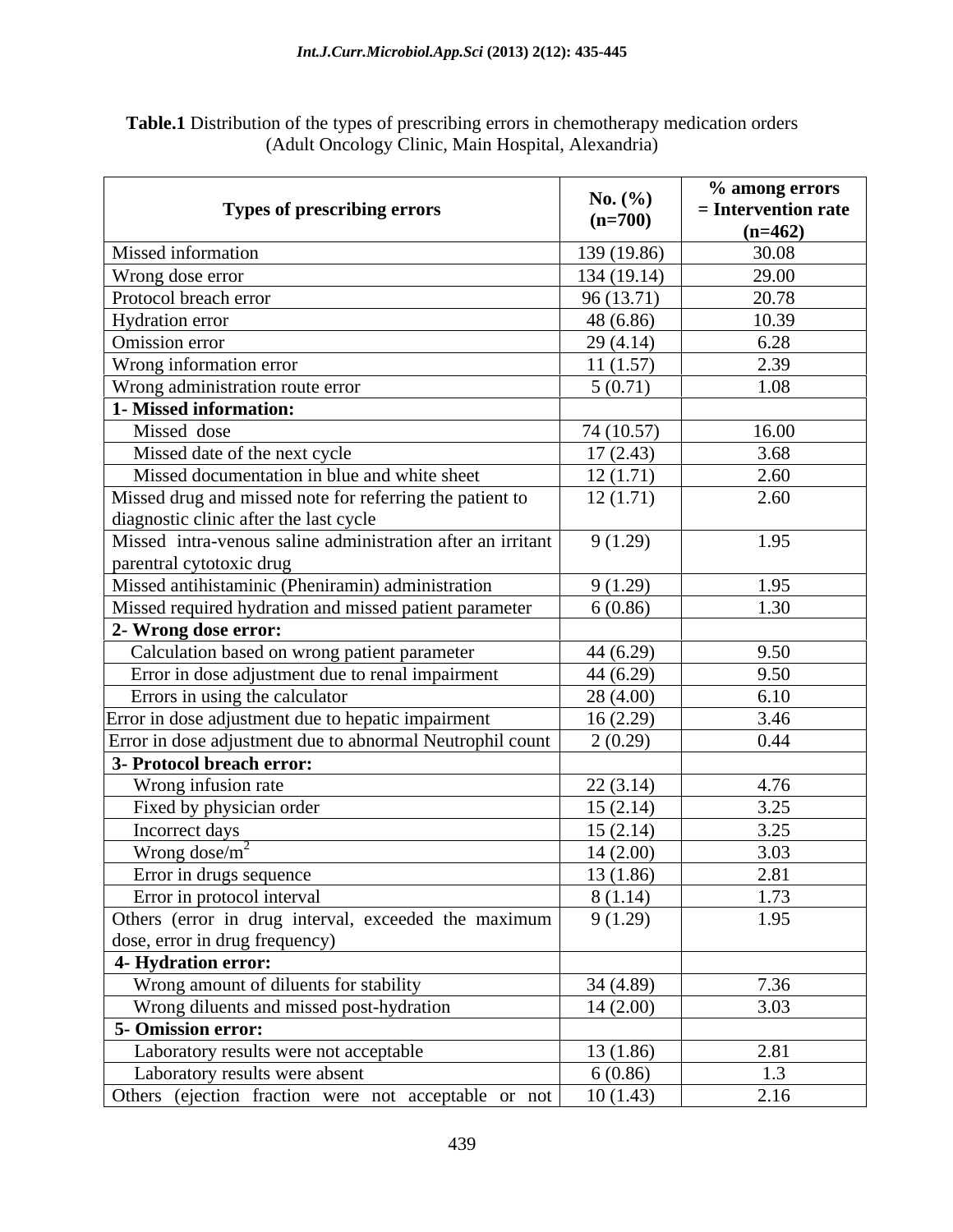| satisfactory, liver enzymes and serum calcium were not<br>available or absent) |         |      |
|--------------------------------------------------------------------------------|---------|------|
| 6- Wrong information error:                                                    |         |      |
| Wrong drug                                                                     | 4(0.57) | 0.86 |
| Wrong cycle number                                                             | 3(0.43) | 0.65 |
| Others (referral to diagnostic clinic instead of writing the                   | 4(0.57) | 0.86 |
| date of next cycle, more cycles were written instead of                        |         |      |
| referring the patient to the diagnostic clinic)                                |         |      |
| 7- Wrong administration route error:                                           |         |      |
| Intramuscular, intravenous and oral                                            | 3(0.43) | 0.65 |
| Not through the Y canula                                                       | 2(0.29) | 0.22 |

**Figure.1** Intervention rate by the pharmacists (Adult Oncology Clinic, Main Hospital, Alexandria)



**Figure.2** The top 10 drugs involved in chemotherapy medication orders errors and in interventions (Adult Oncology Clinic, Main Hospital, Alexandria)

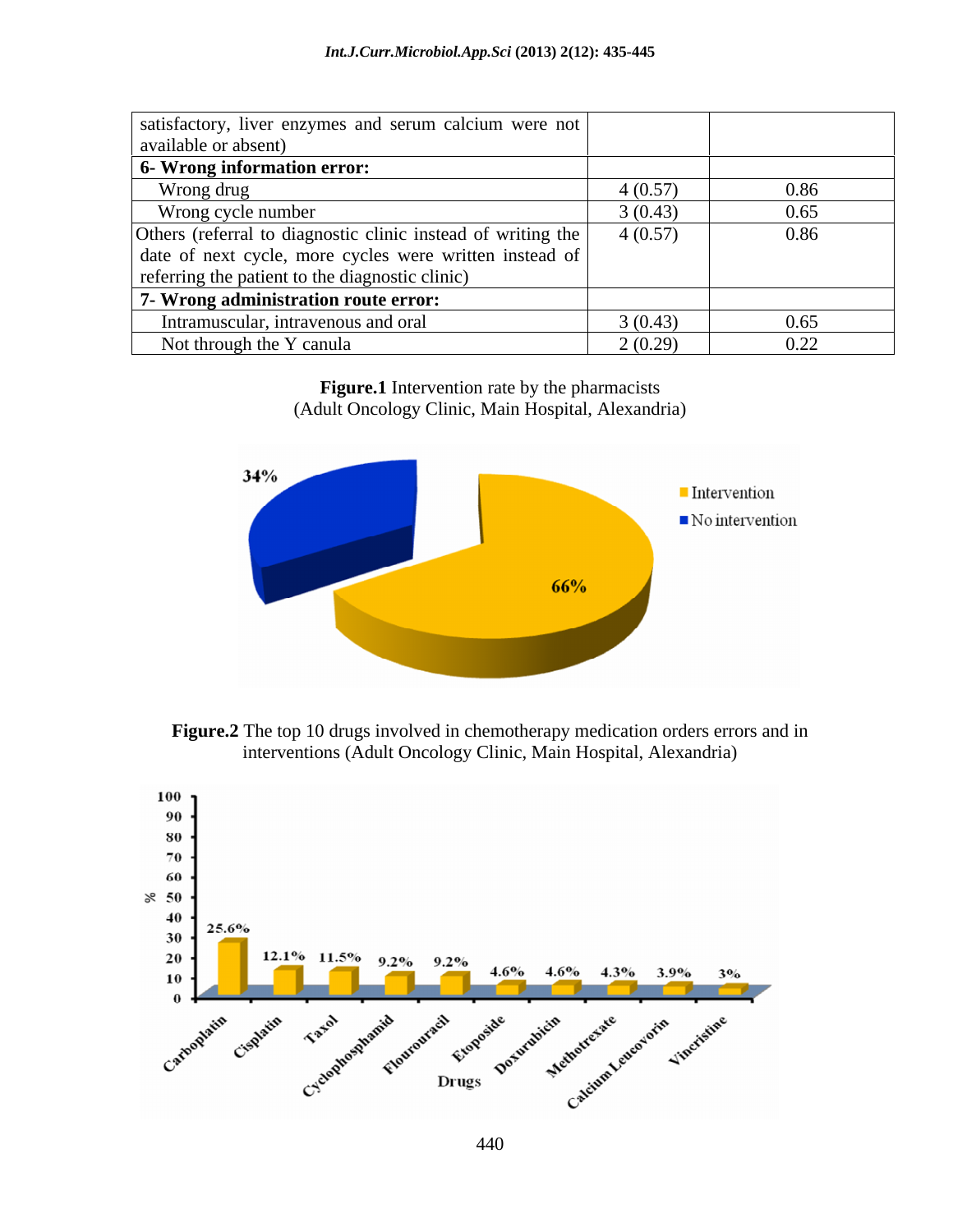**Figure.3** Distribution of physician/pharmacist concordance/discordance after interventions (Adult Oncology Clinic, Main Hospital, Alexandria)



Calcium, Methotrexate, Doxurubicin and medication orders/day. Lower averages Etoposide. Figure 3 illustrates that after

Much effort and research have been bigher number was reported for presented over the past years regarding the ambulatory cancer patients at a London future of the practice of oncology. It is Cancer Centre (48 medication orders/day) estimated that a significant shortage of (Verbic *et al.*, 2013). The proportion of qualified oncology and hematology health medication errors in chemotherany care professionals will be seen by 2020 prescription orders in the present work (Erikson *et al*., 2007). The information was 66%, with an equal proportion of published regarding workforce interventions. Several studies reported implications has focused on physicians, nurse practitioners and physician assistants chemotherapy prescription orders that and overlooked the growing number of ranged from  $0.31\%$  to  $36\%$  (Verbic *et al.*, oncology clinical pharmacists who can <br>2013; Markert et al., 2009; Slama et al., assist with direct patient care and patient 2005; Díaz-Carrasco et al., 2007; Mertens education activities (Sessions *et al*., 2010). Clinical pharmacists review all drug orders for the cancer patient and ensure that the In the current work, missed information orders are accurate and complete, and in was the most frequent type of prescribing keeping with the patient's laboratory errors in the chemotherapy medication results (Ministry of Health Singapore, orders, comprising about one third of the

interventions, the physician/pharmacist orders/day) (Arredondo *et al.*, 2003)<sup>)</sup> and percent concordance was 94.4%. Cairo, Egypt (9 interventions/day) (El were reported in Spain (10 medication ) and Hamamsy, 2012). On the other hand, a higher number was reported for medication errors in chemotherapy lower rates of medication errors in ranged from 0.31% to 36% (Verbic *et al*., 2013; Markert *et al*., 2009; Slama *et al*., 2005; Díaz-Carrasco *et al*., 2007; Mertens

2011). total errors and interventions. This rate In the present study, the average number by Verbic *et al* (34%) for ambulatory of medication orders reviewed was 17 cancer patients ((Verbic *et al*., 2013).*et al*., 2006). In the current work, missed information was consistent with that reported in 2013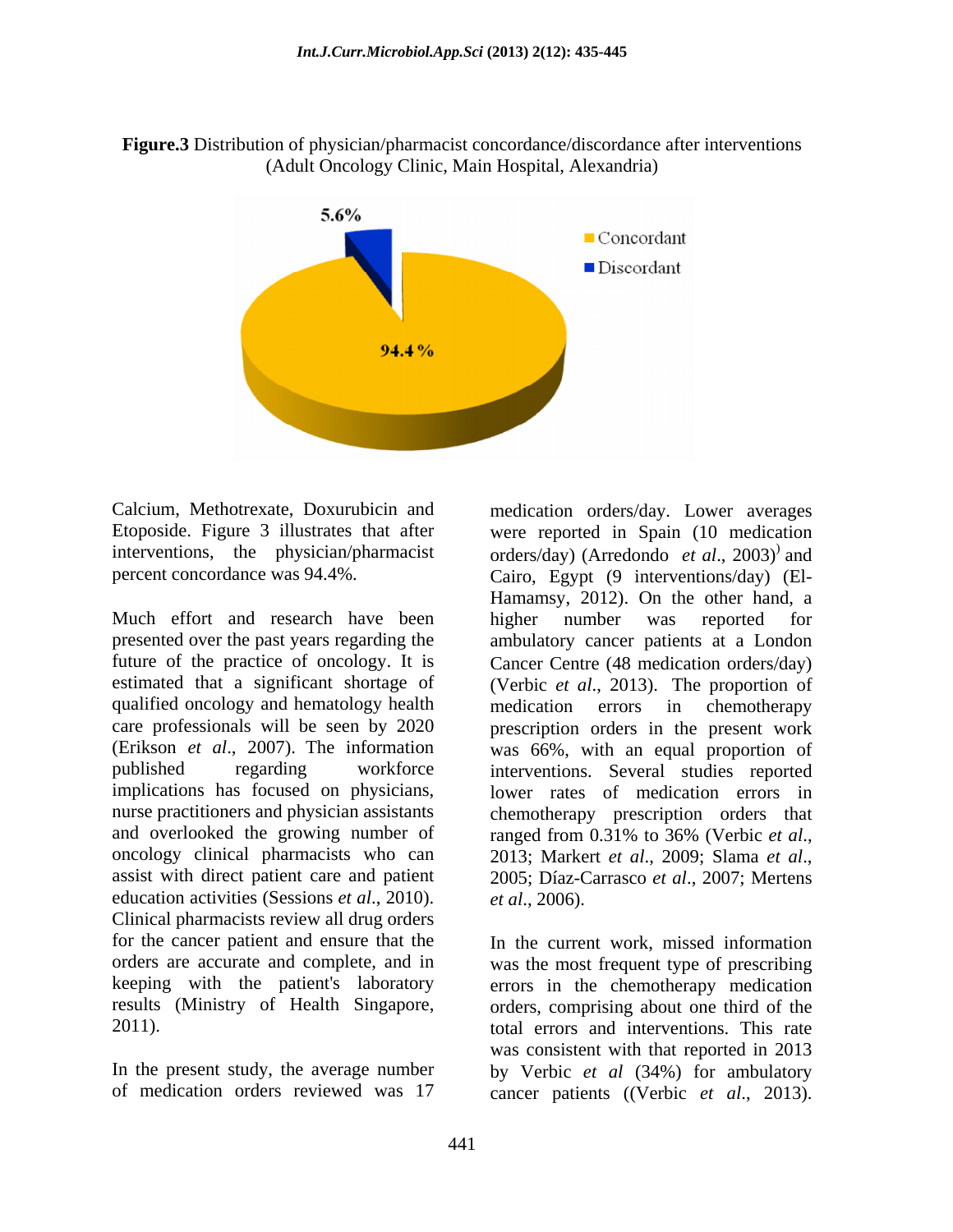prescribing error involved in the two American cancer centers (38.8%) outpatient chemotherapy infusion units at while wrong drug and failure to order the

Missed dose was the most frequent type of detected in 2% of chemotherapy missed information in the present study. medication orders (Mertens *et al.*, 2006), Other forms included missed date of the which was much lower than the current next cycle, missed documentation in the blue and white sheet, missed drug and missed note of referral, missed intravenous In the present work, protocol breach error saline administration, missed represented one fifth of the detected errors, antihistaminic administration, missed omission error accounted for 6.28%, while required hydration and missed patient parameter. Types of missed information 1.08% of the detected errors. In Díaz reported in 2005 in primary care in Bahrain included absence of physician's stamp (34.4%), date (9.8%), and (38.5%), drug omission (21.5%), information about patients' address (3.8%), frequency error and incorrect treatment age (3.5%) and sex (0.5%). These data duration (9.6% each), incorrect patient represented 52% of missed information (7.4%) and incorrect administration route (Al Khaja *et al*., 2005). Treatment errors in (0.7%) (Díaz-Carrasco *et al*., 2007). a Teaching Hospital in Iran revealed that Interventions regarding laboratory results missed drugs amounted to 52% of the that may lead to omission of drug or delay missed information (Fahimi *et al*., 2009), of chemotherapy cycle amounted to 2.81 which was much higher than the present  $\%$  of the total interventions in acute care results. government funded hospitals in Australia

Wrong dose error represented 29% of the total errors in the current study. This finding is comparable with that reported in rates were reported by the pharmacists in Carboplatin was involved in 21% of dose Spain from the Hospital Universitario errors (Ranchon *et al.*, 2011). Virgen de la Arrixaca, 2007 (38.5%) Methotrexate, Etoposide, Doxorubicin, (Díaz-Carrasco *et al*., 2007) and Saul N *et* 

Missed dose was the most frequent *al*., in 2010 from 14 comprehensive the Dana-Farber Cancer Institute, Boston on wrong patient parameters and doses (23%) (Gandhi *et al*., 2005). Wrong dose that needed renal adjustment were the involving oral chemotherapy was the most most frequent forms of wrong dose error frequent type reported by Weingart *et al* in in the present work. In the Department of 2010 (38.8%) (Weingart *et al*., 2010), Nephrology in a Hospital in Paris, renal needed drug (40.33% and 18.77%, cancer and 53.4% of anticancer drug respectively) were the most frequent errors prescriptions required dose adjustments in prescribing reported in 2013 in the USA for renal impairment (Launay-Vacher *et*  (Kuo *et al*., 2013). *al*., 2007). A study in the USA reported American cancer centers (38.8%) (Weingart *et al*, 2010). Calculations based impairment was common in patients with that errors in dose calculation were detected in 2% of chemotherapy medication orders (Mertens *et al.*, 2006),<br>which was much lower than the current results.

> wrong administration route accounted for Carrasco *et al* retrospective study, errors were distributed as follows: incorrect dose (38.5%), drug omission (21.5%), % of the total interventions in acute care

Israel in 2002 (27.5%) (Lustig, 2000) and present study was Carboplatin (25.6%). Texas in 2006 (Shah *et al*., 2006). Higher Ranchon *et al* in 2011reported that in 2004 (Dooley *et al*., 2004). The drug most frequently involved in errors in the medication orders in the Carboplatin was involved in 21% of dose errors (Ranchon *et al*., 2011). Methotrexate, Etoposide, Doxorubicin, Cyclophosphamide and Vincristine were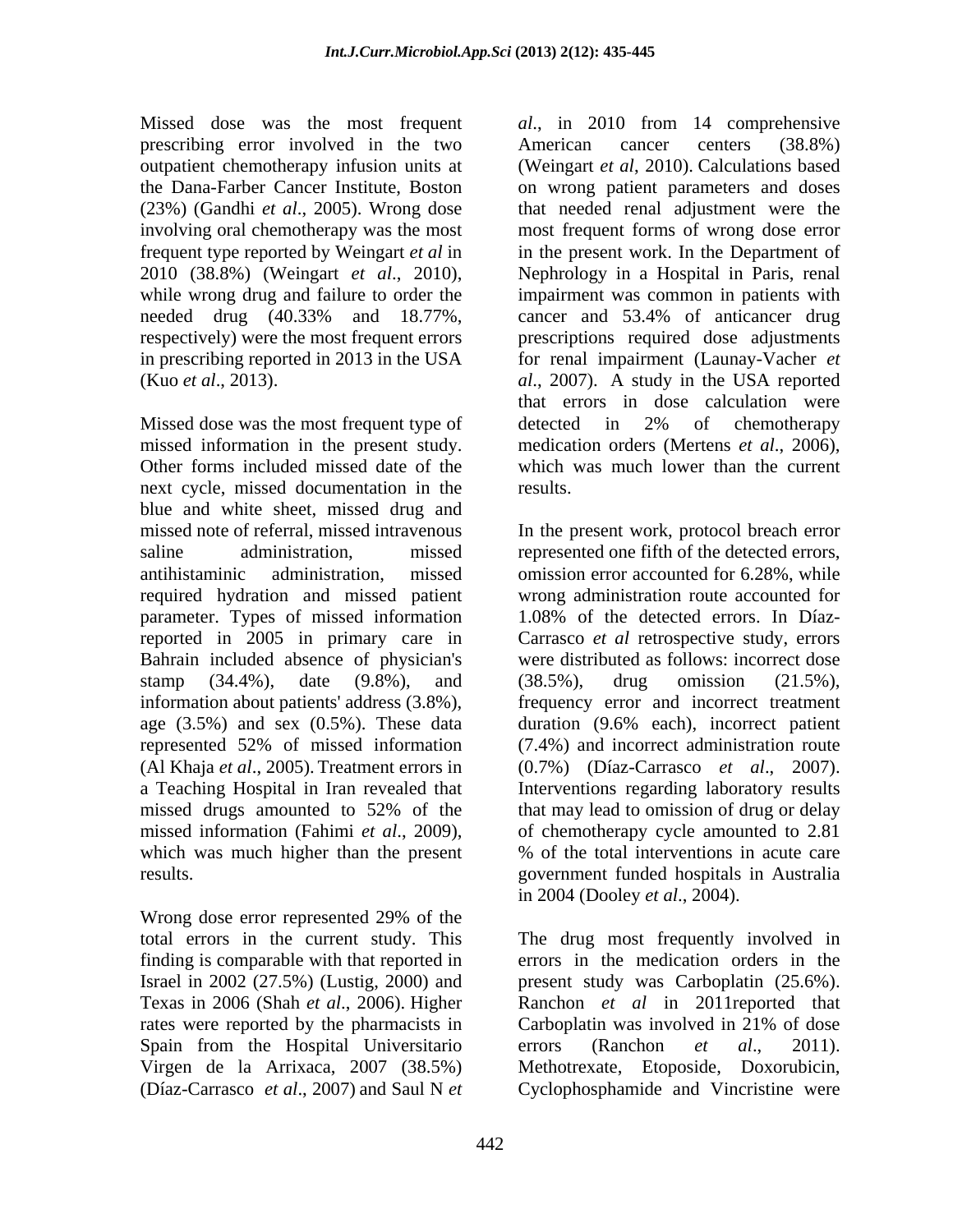among the top 10 drugs in the United States Pharmacopeia MEDMARX free to cancer patients. In addition, the database; a national, voluntary, Internet- implementation of electronic systems for accessible error reporting system, for all prescribing and dispensing chemotherapy error reports from 1999 through 2004 that drugs would assist in preventing involved chemotherapy medications medication orders errors. (Rinke, 2007). Those five drugs were also among the top 10 chemotherapy drugs **References** involved in the errors in the medication orders detected in the current study. Arredondo, A., Lavín, M., Ibarreche, M.,

The present work showed a high 2003. [Detecting errors in chemotherapy physician/pharmacist degree concordance prescription]. Farm Hosp. 27 (4): 219-23. physician/pharmacist degree concordance prescriptions after the interventions. This rate was Spanish. after the interventions. This rate was higher than that reported by United States clinical pharmacists, where approximately  $89\%$  of clinical pharmacist  $\overrightarrow{AB}$  batted Evaluates. recommendations were accepted by the prescribers: 5% with drug therapy bealthcare providers and medical students modifications, 28% due to clinical to towards clinical pharmacy services in pharmacist prescriptive authority, and 56% without drug therapy modifications (Kuo Pharmaceutical Research,  $9(5)$ : 421-30. without drug therapy modifications (Kuo Pharmaceutical Research. 9 (5): 421-30.<br>*et al.*, 2013). Al Khaja, K., Al-Ansari, T., Sequeira, R.

It conclusion, errors in chemotherapy orders are common, which gives the validation process performed by the clinical pharmacists a key role in pharmacistic pharmacists and the system of the system of the system of the system of the system of the system of the system of the system of the system of the system of the system of the eninear pharmacists a key fole in<br>
IIPTP. 2 (2): 61-3.<br>
American College of Clinical Pharmacy. 2008. predominant errors were missed Clinical pharmacy defined information, wrong dose and protocol breach. Common chemotherapy drugs that American Society of Hospital Pharmacists contributed to the errors were Carboplatin, Cisplatin and Taxol. Almost all of the [cited 2011 Jul 14]. ASI<br>
pharmacists' interventions were accepted screens]. Available pharmacists' interventions were accepted screens]. Available from: by the physicians. The physicians of the physicians of the physicians of the physicians of the physicians of the physician state  $h$  http://www.ashp.org/Import/PRACTICEA

Ensuring chemotherapy safety requires surfactures/Brows improvements in the way these drugs are ordered, dispensed, administered and monitored. Therefore, since a substantial proportion of chemotherapy medication orders related errors was detected, a medication order errors surveillance system is recommended. It could act as an important safety check thereby ensuring

that chemotherapies are delivered errordrugs would assist in preventing medication orders errors.

## **References**

- Arredondo, A., Lavín, M., Ibarreche, M., Ciriza, M., Ortúzar, I., Ugarte, F., *et al*. 2003. [Detecting errors in chemotherapy prescription]. Farm Hosp. 27 (4): 219-23. Spanish. **Show that the set of the set of the set of the set of the set of the set of the set of the set of the set of the set of the set of the set of the set of the set of the set of the set of the set of the set of the**
- Abood, R. 2014. Pharmacy practice and the law. 7<sup>th</sup> ed. Burlington, MA: Jones and Bartlett Learning.
- Abu-Gharbieh, E., Fahmy. S., Abdul Rasool, B. 2010. Attitudes and perceptions of healthcare providers and medical students towards clinical pharmacy services in United Arab Emirates. Tropical Journal of
- 2005. An evaluation of prescribing errors in primary care in Bahrain. Int J Clin Pharmacol Ther. 43 (6): 294-301.
- Al-Anowr, W. 2011. History of clinical pharmacy practice in Egypt (part 2).
- Clinical pharmacy defined. Pharmacotherapy. 28 (6):816-7.
- [Internet]. Maryland: The Society; ©2011 [cited 2011 Jul 14]. ASHP; [about 2 screens]. Available from: <http://www.ashp.org/Import/PRACTICEA> <NDPOLICY/PolicyPositionsGuidelinesBe> <stPractices/BrowsebyTopic/MedicationMi> <sadventures.aspx>
- Ankinson Jr., A., Huang, S., Lertora, J., Markey, S., editors. 2012. Principles of clinical pharmacology. 3rd ed. London, Maryland, San Diego: Elsevier Inc.
- Be gaud, B., editor. 2000. Dictionary of pharmacoepidemiology. Chichester, New York, Weinheim, Brisbane, Singapore, Toronto: John Wiley & Sons Ltd.
- Bero, L., Mays, N., Barjesteh, K., Bond, C.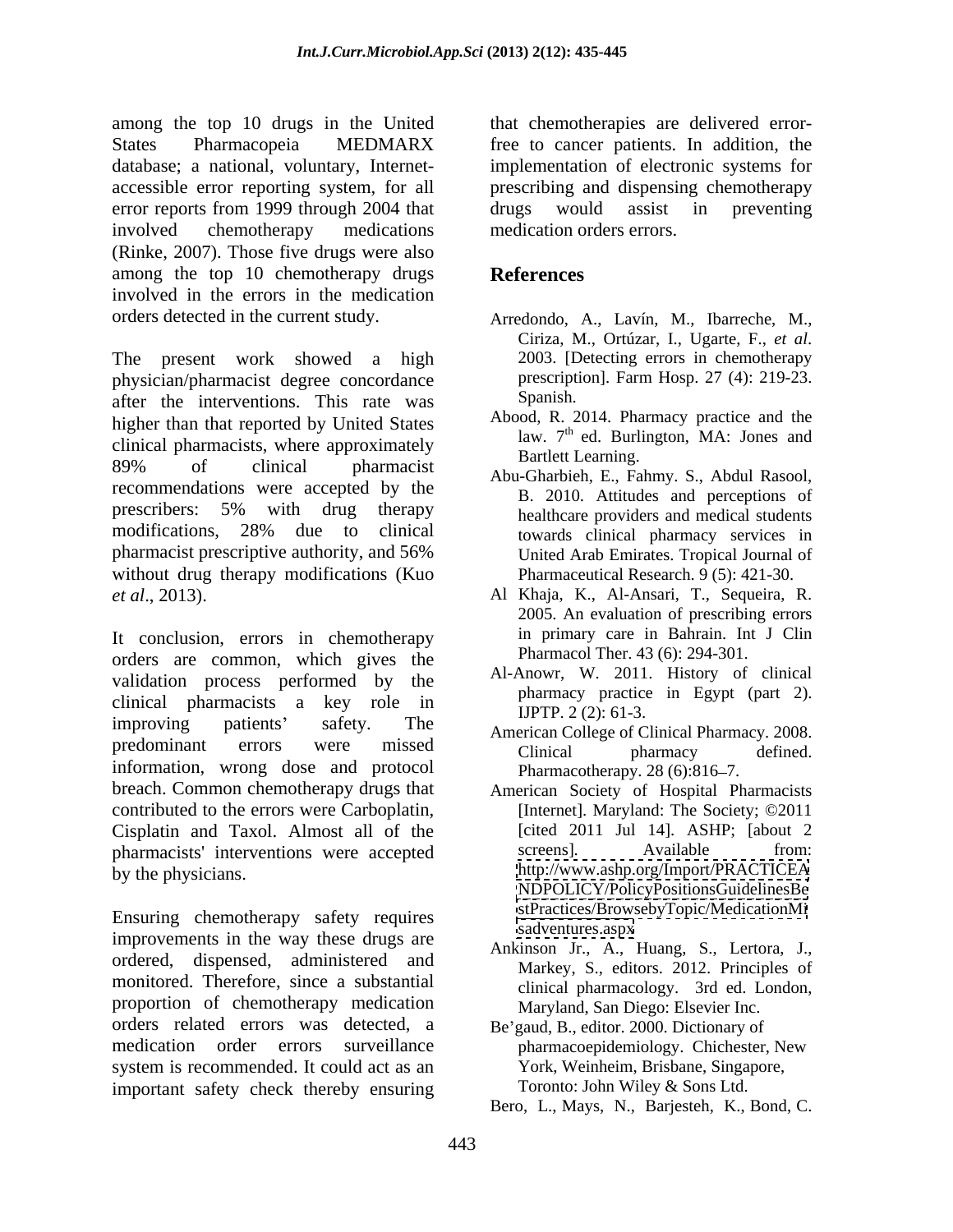2000. Expanding the roles of outpatient Hemat, R. 2004. utilisation, costs, and patient outcomes.

- Bond, C., Raehl, C., Franke, T. 2002. Clinical American Society of Health System pharmacist staffing in United States
- 
- Dinning, C., Branowicki, P., O'Neill, J.,
- textbook of chemical pharmacy practice:
- Dooley, M., Allen, K., Doecke, C., Galbraith,
- El-Hamamsy, M. 2012. Effects of clinical
- Bruinooge, S., Goldstein, M. 2007. Future supply and demand for oncologists: services. J Oncol Pract. 3 (2):79-86.
- 
- Gandhi, T., Bartel, S., Shulman, L., Verrier, chemotherapy setting. Cancer. 104 (11):
- pharmacists: effects on health services Principles and practice. London: R.A.S Orthomolecularism: Hemat. **Hemat**.
- Cochrane Database Syst Rev. (3): Hess, M. 2007. Integrating critical care skills CD000336. into your practice: a case workbook. USA: American Society of Health System Pharmacists, Inc.
- hospitals. Pharmacotherapy. 22: 1489-99. Khalili, H., Farsaei, S., Rezaee, H., Dashti- Díaz-Carrasco, M., Pareja, A., Yachachi, Khavidaki, S. 2011. Role of clinical A., Cortés, F., Espuny, A. 2007. pharmacists interventions in detection [Prescription errors in chemotherapy]. and prevention of medication errors in a Farm Hosp. 31 (3): 161-4. Spanish. medical ward. Int J Clin Pharm. 33 (2): 281-4.
	- Marino, B., Billett, A. 2005. Kloth, D. 2010. Guide to the prevention of Chemotherapy error reduction: a chemotherapy medication errors.  $2<sup>nd</sup>$  ed. multidisciplinary approach to create New York: McMahon Publishing. nd ed.
- templated order sets. J Pediatr Oncol Nurs. Knez, L., Laaksonen, R., Duggan, C. 2010. 22 (1): 20-30. Evaluation of clinical interventions made Doecke, C. 2004. Clinical pharmacy: An by pharmacists in chemotherapy international perspective. In: Hansen, K., preparation. Radiol Oncol. 44 (4): 249 56. by pharmacists in chemotherapy
	- Nahata, M., Parthasarathi, G., editors. A Kuo, G., Touchette, D., Marinac, J. 2013. Essential concepts and skills. The reported by United States clinical Hemayatnagar, Hyderabad: Orient pharmacists: the American college of Longman Private Limited. p. 9-17. clinical pharmacy practice-based research K., Taylor, G., Bright, J., *et al*. 2004. A prospective multicentre study of Pharmacotherapy. 33 (3): 253-65. Drug errors and related interventions network medication error detection, amelioration and prevention study.
- pharmacist initiated changes to drug Launay-Vacher, V., Oudard, S., Janus, N., therapy and patient management in acute Gligorov, J., Pourrat, X., Rixe, O., care government funded hospitals. Br J Morere, J., Beuzeboc, P., Deray, G.; Renal Clin Pharmacol. 57 (4): 513–21. Insufficiency and Cancer Medications pharmacist interventions on clinical Renal Insufficiency in cancer patients and outcomes in oncology patients.Value in Health. 15 (4): A232. management: the renal insufficiency and Erikson, C., Salsberg, E., Forte, G., anticancer medications (IRMA) study. (IRMA) Study Group. 2007. Prevalence of implications for anticancer drug Cancer. 110 (6): 1376-84.
	- challenges to assuring access to oncology by pharmacists—an Israeli solution. Lustig, A. 2000. Medication error prevention Pharm World Sci. 22 (1): 21–5.
- Fahimi, F., Abbasi Nazari, M., Abrishami, R., Markert, A., Thierry, V., Kleber, M., Behrens, Sistanizad, M., Mazidi, T., Faghihi, T., *et*  M., Engelhardt, M. 2009. Chemotherapy *al*. 2009. Transcription errors observed in safety and severe adverse events in cancer a teaching hospital. Arch Iran Med. 12 (2): patients: strategies to efficiently avoid 173-5. chemotherapy errors in in- and outpatient treatment. Int J Cancer. 124 (3): 722–8.
	- D., Burdick, E., Cleary, A., *et al*. 2005. Mertens, W., Cassells, L., Brown, D., Koertge, Medication safety in the ambulatory V., Cabana, L., Parisi, R., *et al*. 2006. 2477-83. (CPOE) physician order entry (CPOE) Chemotherapy ordering in a computerized physician order entry (CPOE)